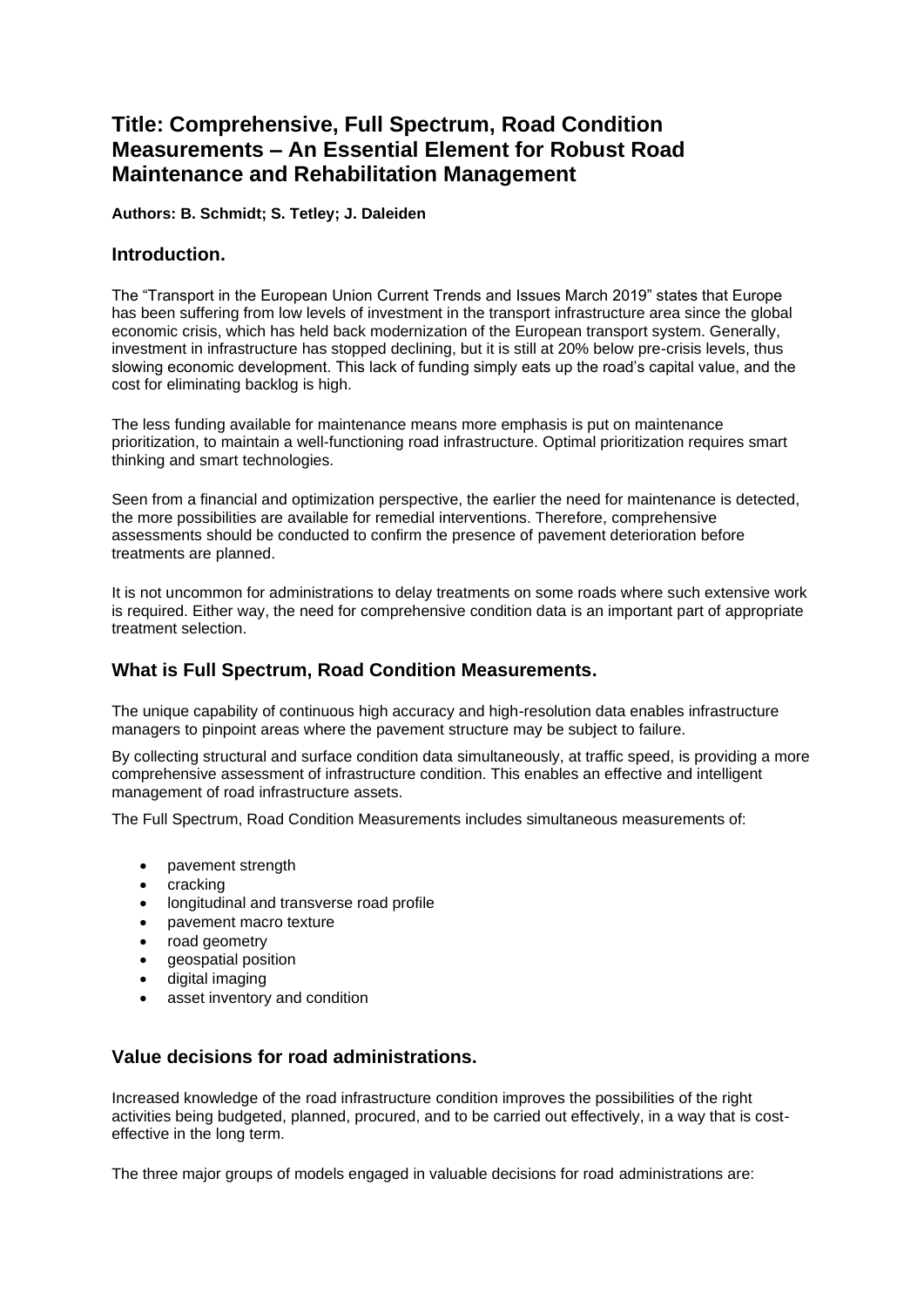- Strategy models, which tell from approved standards when intervention ought to be considered, and what maintenance solutions may be possible options.
- Performance models which tell, how economical and physical parameters will perform into the future, taking deterioration and future intervention into account.
- Optimization models, which from objective criteria single out the optimum plan of intervention from the list of possible options, that ca be carried out within the budget constraints.
- The strategy models will set the limits when functional and structural criteria are exceeded, and rehabilitation options may be considered as possible solutions.
- The strategy models will rehabilitation a possible option, when either of the following criteria are exceeded.
- The cost of repair exceeds the annual depreciation of a wearing course renewal.
- The routine measurements performed by Full Spectrum, Road Condition Measurements, the road condition is below the threshold values decide by the administration.
- The structural residual lifetime is less than the standard design period.

## **Pavement condition**

Roads are generally designed and built based on strength characteristics or bearing capacity, but generally managed according to their functional condition, as strength is difficult and expensive to measure on a routine basis. Until now, pavement condition has been largely determined using evenness, or IRI, which assumes that if a road is smooth, the pavement tends to be strong. However, experience shows that the inverse can also be true.

Having a complete dataset, incorporating information of the pavement below and above the surface, enables the road asset manager to better understand its condition. This dramatically improves decision making in managing the road network. Road agencies in North America, Europe, South Africa, China, Australia and New Zealand are now using Full Spectrum, Road Condition Measurements as a tool to collect pavement stiffness properties, at traffic speed, on a yearly basis, along with associated synchronized and simultaneous collected surface condition data.

Combining pavement structural and surface data into comprehensive, full spectrum, pavement measurements, as shown in Figure 1, enables the identification and cause of pavement failure much easier, providing a very powerful tool, in managing pavement condition and providing a solid background for robust maintenance strategies of road networks.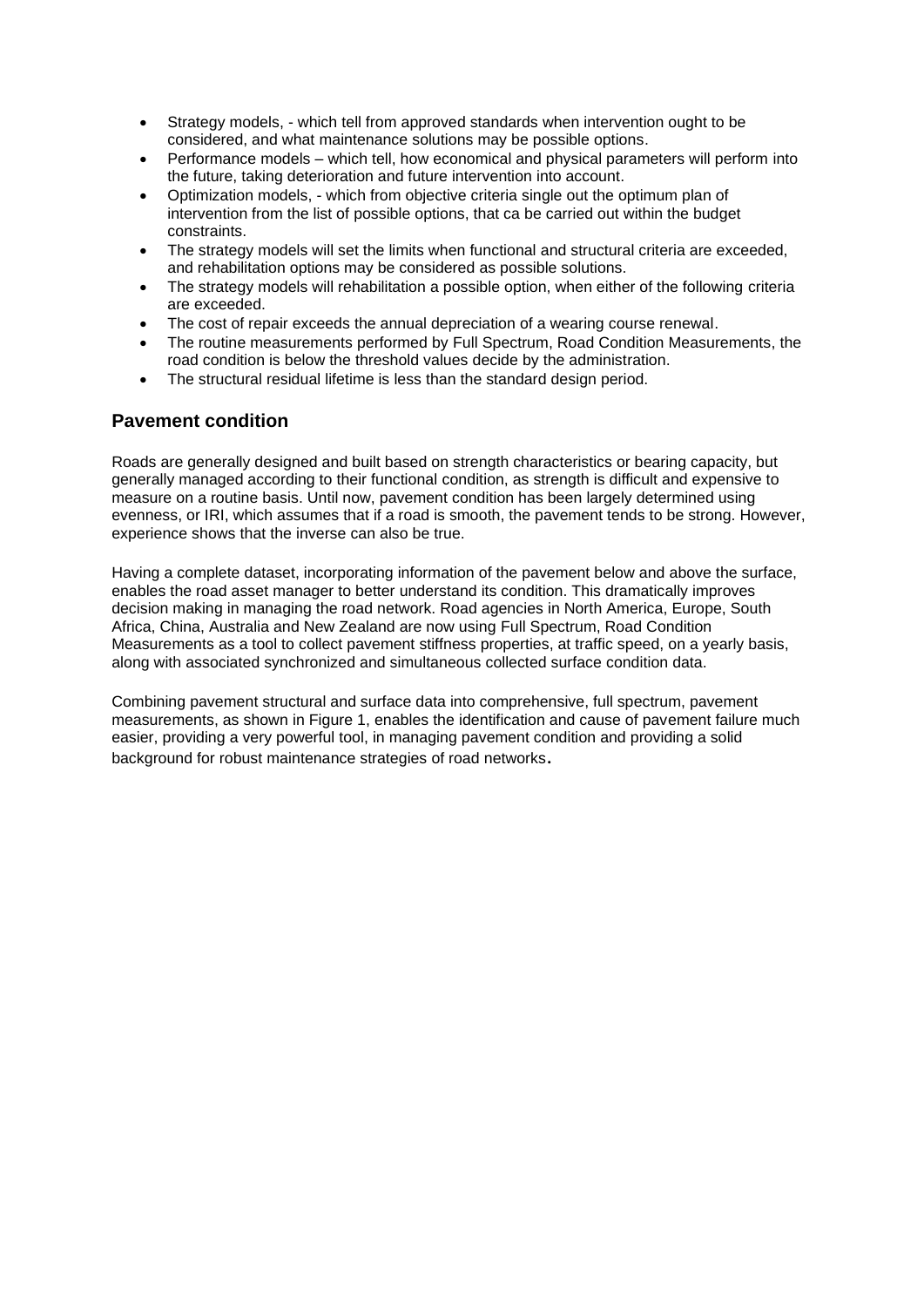

**Figure 1, Comprehensive, full spectrum, pavement measurements**

## **A proactive approach for maintenance of road assets is critical.**

This will:

- Ensure a robust network and efficient cost management.
- Improved interaction between road managers and policy makers secure funding.
- Will raise awareness of the consequences of delayed or postponed decisions Backlog).
- Highlight the need to invest in long-term condition databases to strengthening decision making and optimizing maintenance strategies.

Today many road agencies are developing strategies to radically change pavement management. Comprehensive, full spectrum, pavement measurements, along with pavement composition, can be used to determine the properties of the road infrastructure including the pavements functional and structural condition. With the addition of traffic volume data, the remaining functional and structural life, of the pavements, until needed maintenance, can be determined. Based on the comprehensive measurements, the road network can be divided into segments with relatively homogeneous remaining life, leading to an optimization of the maintenance strategies. This enables optimized planning and decision-making going from a road network screening to a project level decision making.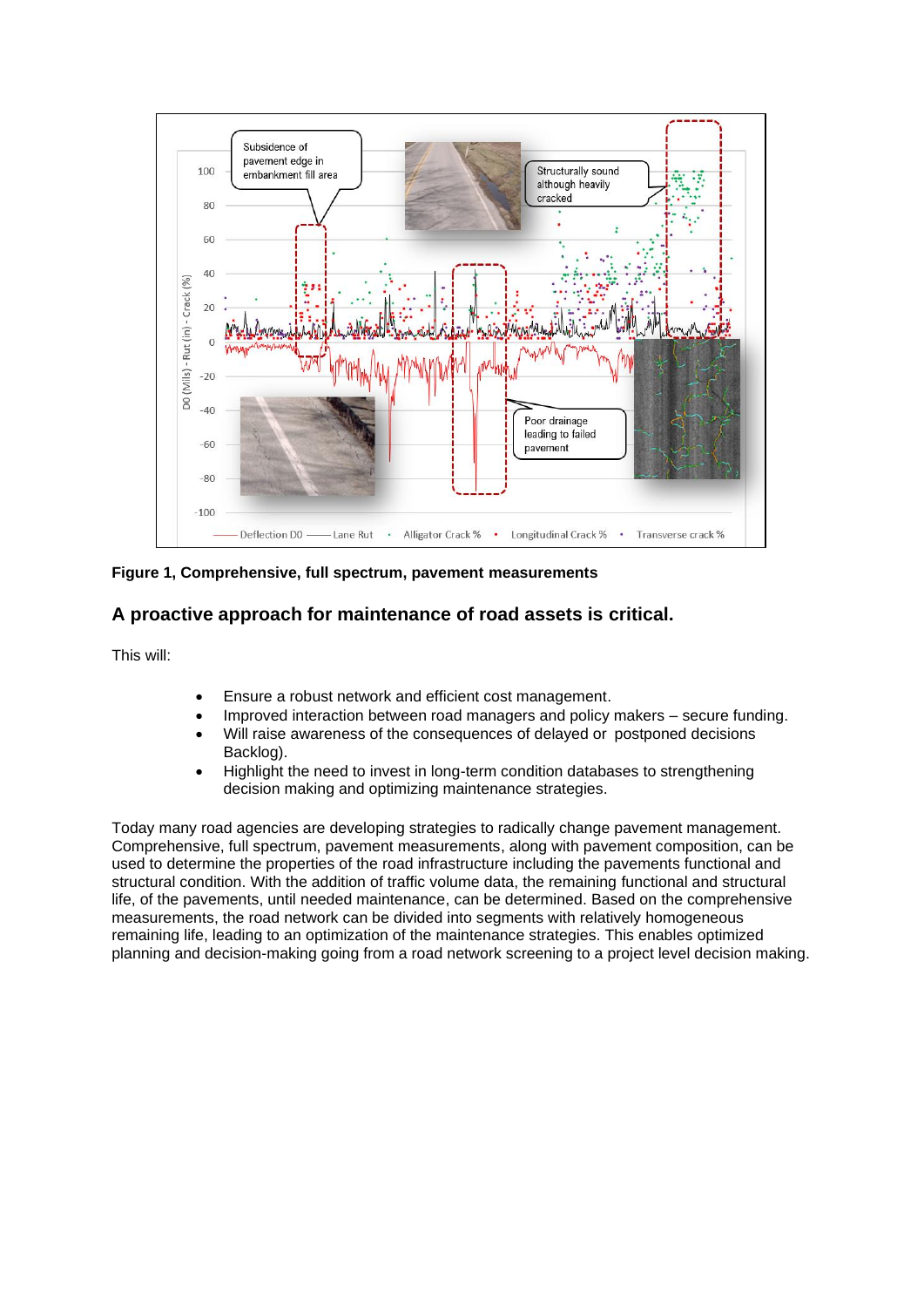

**Figure 2: Spatial representation of derived condition data (red - weak pavement, green strong pavement)** 

## **Closing the gap between network level and project level evaluations**

By surveying a complete road network using Full Spectrum, Road Condition Measurements, provides the possibility to locate critical road sections where more in-depth evaluations need to be done and where the data measured are used to find the optimal maintenance and rehabilitation solution. To pinpoint those sections in a critical need for maintenance, selection criteria need to be established as a combined criterion, highlighted in figure 3.





**Figure 3: Pinpointing road sections for project level evaluation based on network level measurements.**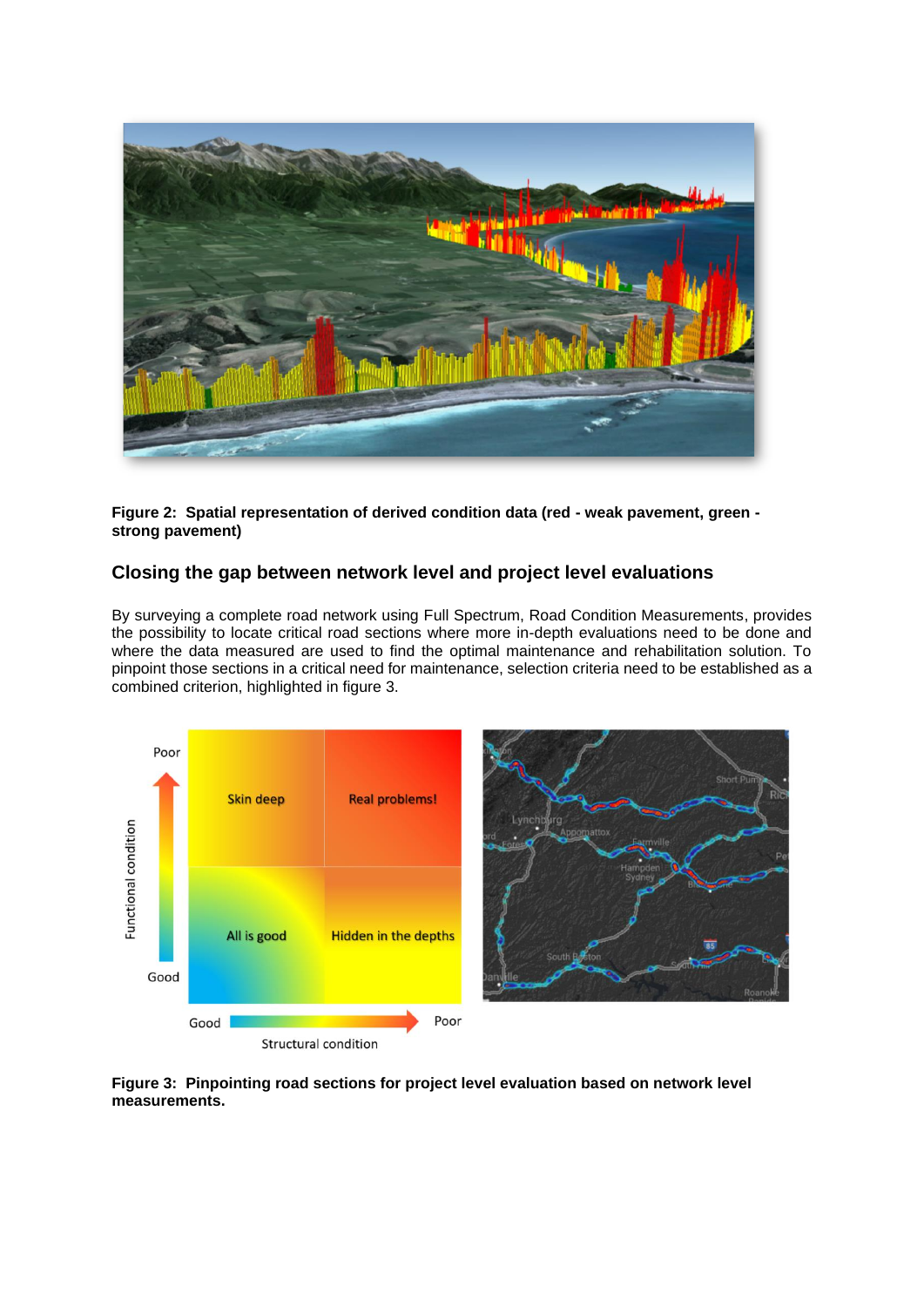## **The need for comprehensive measurements**

Internationally, several hundred thousand kilometres of such data are being collected annually, using technology for continuous traffic speed collection of structural and functional condition. As this capability begins to gain interest the cases investigating the use and impact of comprehensive assessment to address both network and project level needs help to examine the potential of such data. Using these case studies, explore the overall impact such comprehensive assessments have on the optimization (and application) of agency pavement funds.

In the following 4 case studies are presented to highlight the need for using comprehensive measurements of road conditions.

- 1.) A section of pavement appears deficient from the surface AND is also determined to be structurally deficient.
- 2.) A section of pavement appears acceptable from the surface BUT is determined to be structurally deficient.
- 3.) A section of pavement appears deficient from the surface BUT is determined to be structurally adequate.
- 4.) A section of pavement appears acceptable from the surface AND an Agency can confirm it is also structurally adequate.

Each of these cases is discussed further in the following sections with examples provided for more detailed examination. Where available, financial implications will be provided for each of the scenarios to help recognize the potential value comprehensive assessments on optimizing fund allocation.

### **Case 1**

For most, the common belief is that structural issues will manifest themselves in surface deterioration, eventually (see Figure 4). While this may typically be true, it is not always the case and therefore structural assessments should be conducted to confirm the presence of structural deterioration before treatments are planned for such extensive deterioration. It is not uncommon for some agencies to delay treatments on some roads when such extensive work is required. Either way, the need for confirmation is an important part of appropriate treatment selection.



**Figure 4 – Structural and Surface Issues (Case 1)**

When the surface is heavily deteriorated, but no further assessment is conducted:

a.) If the Agency elects to delay treatment because of the perceived deterioration, the surface may continue to decline, and could ultimately cause structural deterioration (by allowing water to infiltrate the pavement). This will likely lead to accelerated deterioration, regardless of whether structural issues existed or not.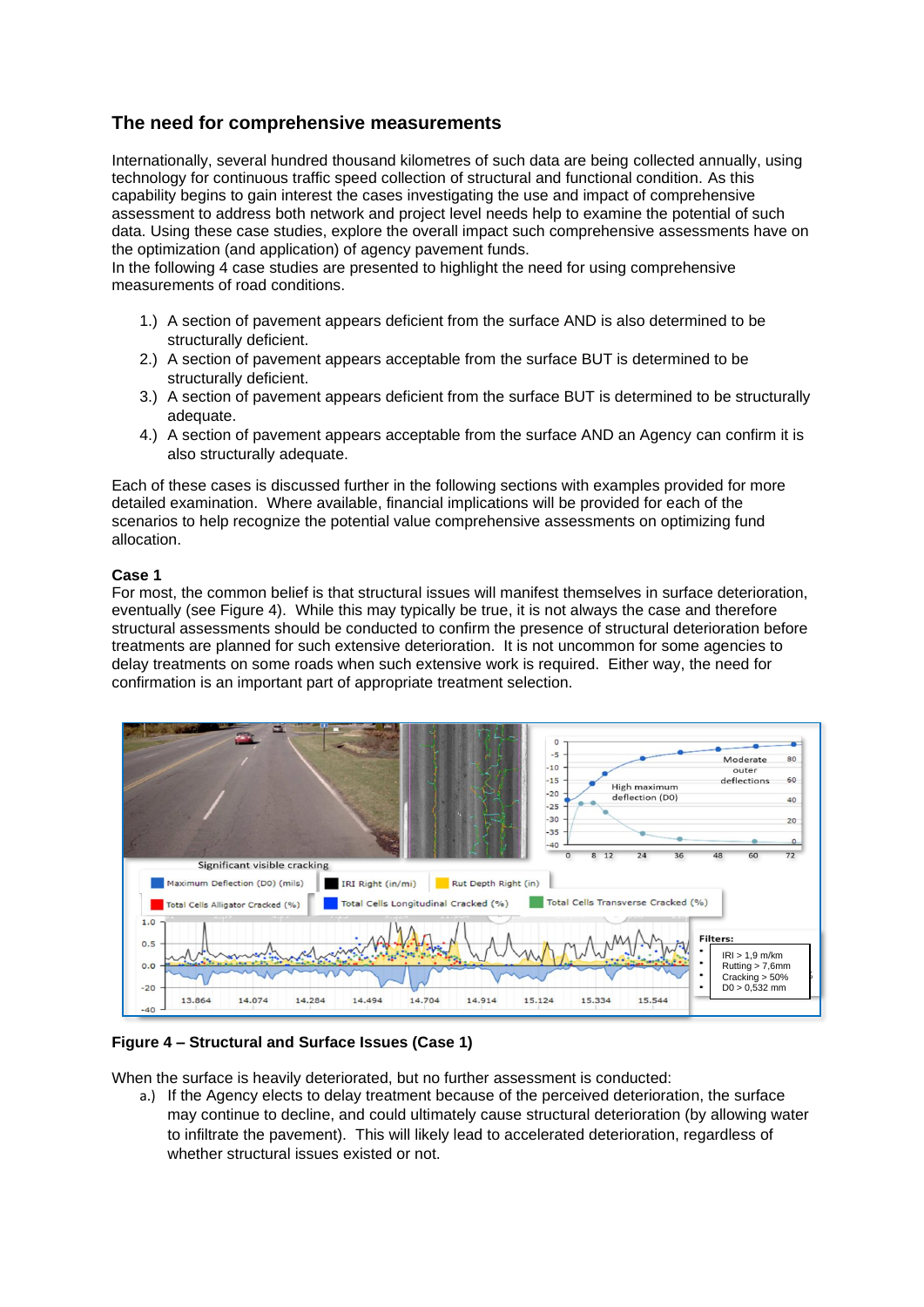b.) If the Agency elects to plan an extensive treatment (based on the surface deterioration) this could result in unnecessary expenditures.

When the surface is heavily deteriorated, and further assessment is conducted:

- c.) An Agency can spend significant resources, to quantify the extent of the deterioration.
- d.) An Agency can conduct some forensic analysis, and potentially not fully document the extent of the deterioration.

#### **Case 2**

Not surprisingly, continuous structural capacity assessment, can reveal isolated/discrete portions of highways that may appear acceptable from the surface, but (for a multitude of potential reasons) are not able to provide the same structural support as adjacent portions of the same highway (see Figure 5).



**Figure 5 – Surface Appears Acceptable, Despite Lack of Structural Support (Case 2)** 

When left undetected:

- a) Isolated recurring maintenance issues will create frustration for years to come.
- b) Larger areas of structurally deficient pavement will ultimately lead to changes in treatment forecasts, which can prove very costly and embarrassing.

As an example, improperly constructed pavements can experience early structural problems that may not be as obvious from the surface (see Figure 6).



**Figure 6 – Structural Issues Can Provide Early Indication of Future Problems**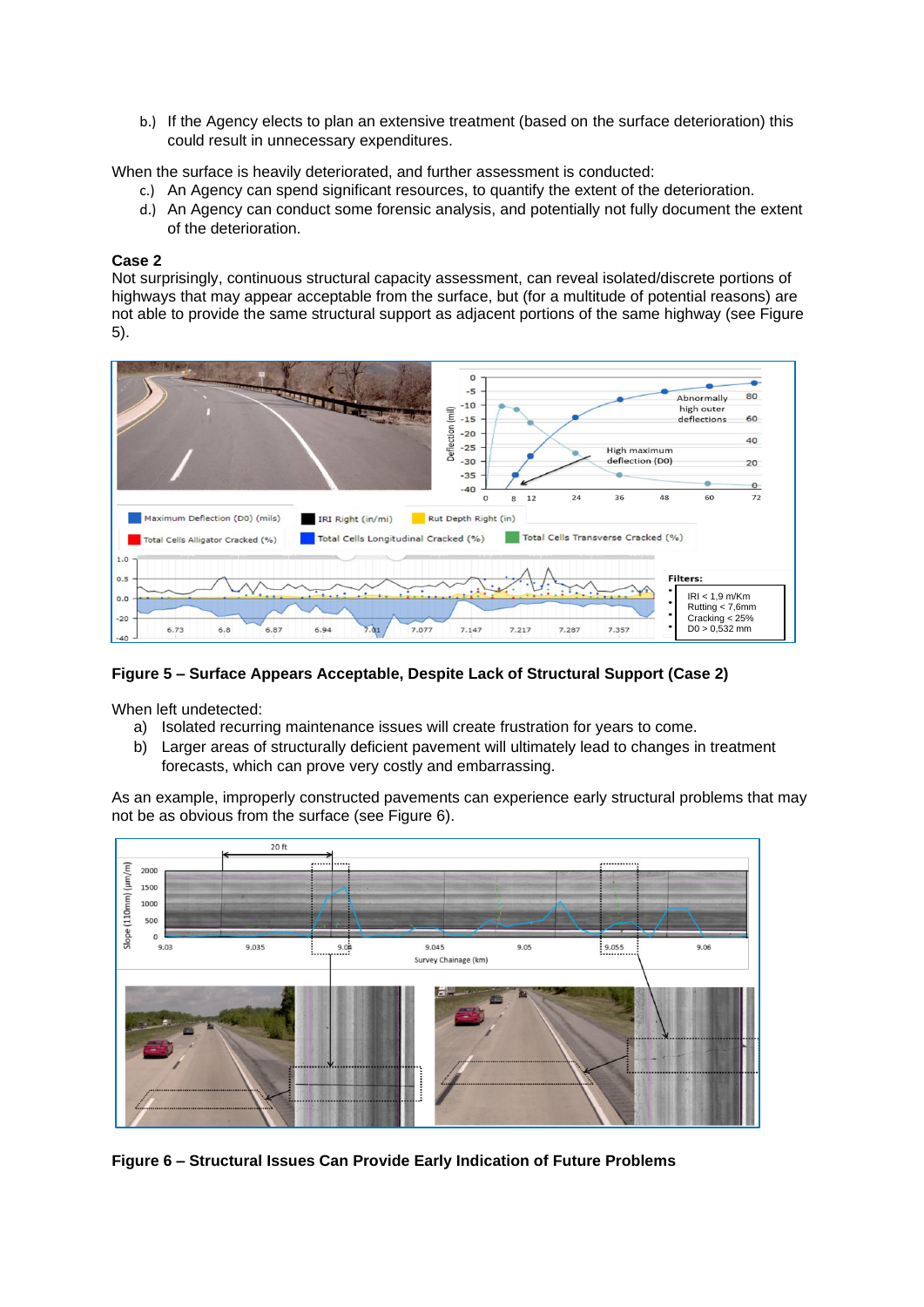When detected early:

- c) Agencies can proactively conduct spot repairs in advance of treatments, to improve treatment performance and required thicknesses.
- d) Agencies may proactively alter treatment forecasts and strategies to mitigate more extensive areas of structural concern, that currently are not visible from the surface.

For some pavement types (like composite pavements), it is helpful to be aware of underlying condition to properly plan for treatment needs (see Figure 7).



### **Figure 7 – Comprehensive Assessment Is Helpful for Properly Planning Treatment Needs**

### **Case 3**

Observations have also been made of sections of pavement that exhibit extensive surface deterioration, that would traditionally lead one to believe that extensive repairs are required. Without the corresponding structural assessment:

- a.) An Agency may elect to delay treatment because of the perceived deterioration. The surface may continue to decline and could ultimately cause structural deterioration (by allowing water to infiltrate the pavement). This will likely lead to accelerated deterioration, regardless of whether structural issues existed or not.
- b.) If the Agency elects to plan an extensive treatment (based on the surface deterioration) this could result in unnecessary expenditures.

When the surface is heavily deteriorated, and further assessment reveals no structural deterioration (see Figure 8):

- c.) An Agency can remove and replace the problem surface layer and avoid more extensive unnecessary costly repair.
- d.) An Agency can use saved resources to investigate true cause(s) of surface anomalies.



**Figure 8 – Extensive Surface Deterioration, But Structurally Sufficient (Case 3)**